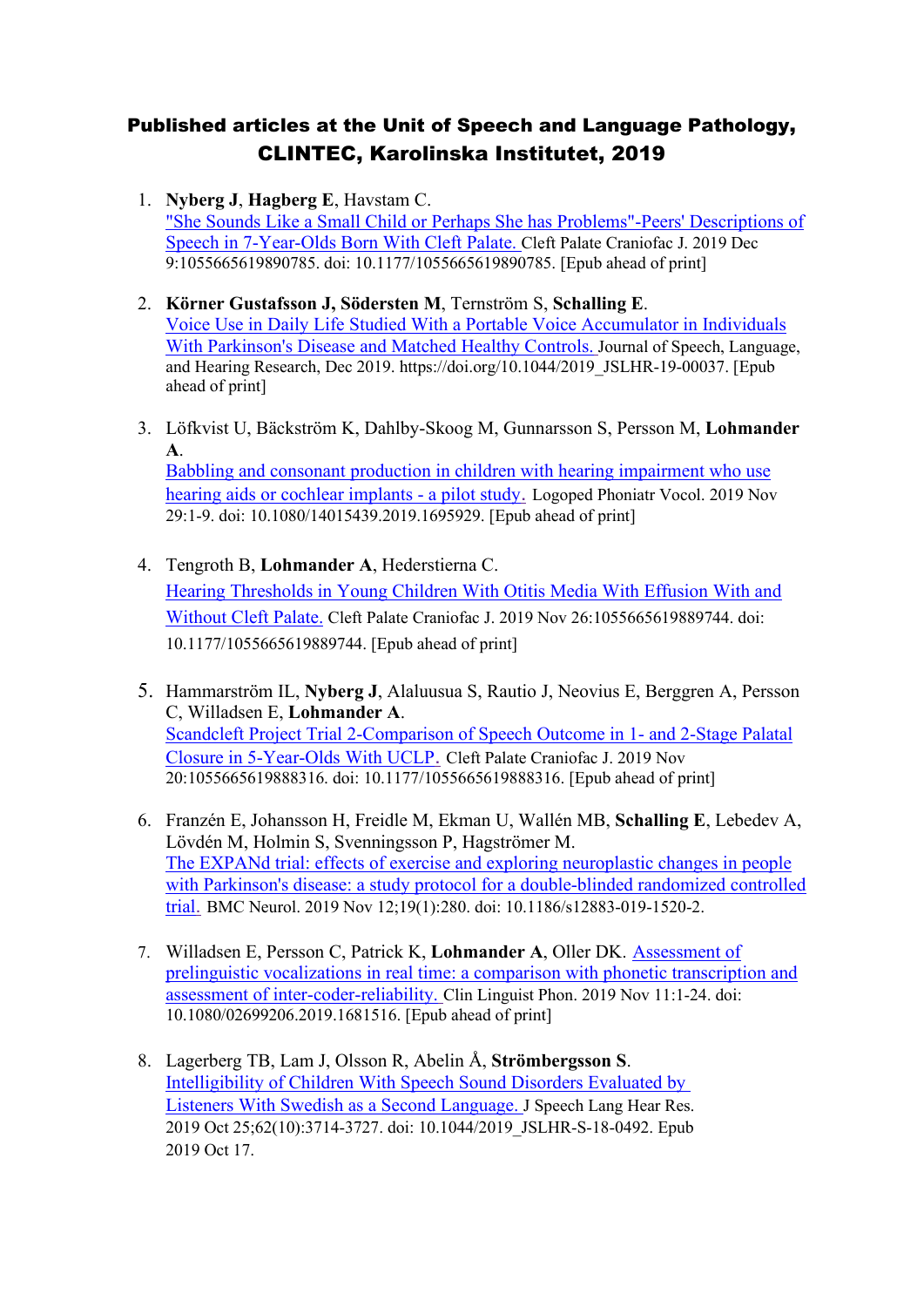9. **[McAllister](https://scholar.google.se/citations?user=OTDIfqgAAAAJ&hl=sv&oi=sra) A**, Rantala L, Jónsdóttir VI.

The Others Are Too Loud! Children's [Experiences](https://www-ncbi-nlm-nih-gov.proxy.kib.ki.se/pubmed/31496984) and Thoughts Relat ed to Voice, Noise, and [Communication](https://www-ncbi-nlm-nih-gov.proxy.kib.ki.se/pubmed/31496984) in Nordic Preschools. Front Psychol. 2019 Aug 21;10:1954. doi: 10.3389/fpsyg.2019.01954. eCollection 2019.

10. Näsström AK, **Schalling E**.

[Development of a method for assessment of dysarthria in a foreign language: a pilot](https://www-ncbi-nlm-nih-gov.proxy.kib.ki.se/pubmed/31407612)  [study.](https://www-ncbi-nlm-nih-gov.proxy.kib.ki.se/pubmed/31407612)

Logoped Phoniatr Vocol. 2019 Aug 13:1-10. doi: 10.1080/14015439.2019.1650392. [Epub ahead of print] PMID:31407612

- 11.Shaw W, Semb G, **Lohmander A**, Persson C, Willadsen E, Clayton-Smith J, Trindade IK, Munro KJ, Gamble C, Harman N, Conroy EJ, Weichart D, Williamson P. [Timing Of Primary Surgery for cleft palate \(TOPS\): protocol for a randomised trial of](https://www-ncbi-nlm-nih-gov.proxy.kib.ki.se/pubmed/31300507)  [palate surgery at 6 months versus 12 months of age.](https://www-ncbi-nlm-nih-gov.proxy.kib.ki.se/pubmed/31300507) BMJ Open. 2019 Jul 11;9(7):e029780. doi: 10.1136/bmjopen-2019-029780.
- 12. Willadsen E, **Lohmander A**, Persson C, Boers M, Kisling-Møller M, Havstam C, Elander A, Andersen M. [Scandcleft Project, Trial 1: Comparison of Speech Outcome in Relation to Timing of](https://www-ncbi-nlm-nih-gov.proxy.kib.ki.se/pubmed/31189334)  [Hard Palate Closure in 5-Year-Olds With UCLP.](https://www-ncbi-nlm-nih-gov.proxy.kib.ki.se/pubmed/31189334) Cleft Palate Craniofac J. 2019 Nov;56(10):1276-1286. doi: 10.1177/1055665619854632. Epub 2019 Jun 12.

## 13. **Persson A**, Miniscalco C, **Lohmander A**, Flynn T. [Validation of the Swedish version of the LittlEARS®](https://www-ncbi-nlm-nih-gov.proxy.kib.ki.se/pubmed/31154871) Auditory Questionnaire in [children with normal hearing -](https://www-ncbi-nlm-nih-gov.proxy.kib.ki.se/pubmed/31154871) a longitudinal study. [Int J Audiol.](https://www-ncbi-nlm-nih-gov.proxy.kib.ki.se/pubmed/?term=Validation+of+the+Swedish+version+of+the+LittlEARS%C2%AE+Auditory+Questionnaire+in+children+with+normal+hearing+-+a+longitudinal+study) 2019 Oct;58(10):635-

642. doi: 10.1080/14992027.2019.1621397. Epub 2019 Jun 1.

- 14. Klintö K, Brunnegård K, Havstam C, Appelqvist M, **Hagberg E**, Taleman AS, **Lohmander A**. [Speech in 5-year-olds born with unilateral cleft lip and palate: a](https://www-ncbi-nlm-nih-gov.proxy.kib.ki.se/pubmed/31107134)  [Prospective Swedish Intercenter Study](https://www-ncbi-nlm-nih-gov.proxy.kib.ki.se/pubmed/31107134). J Plast Surg Hand Surg. 2019 Oct;53(5):309-315. doi: 10.1080/2000656X.2019.1615929. Epub 2019 May 20.
- 15. **Lieberman M**, **Lohmander A**, Gustavsson L. Parents' contingent responses in [communication](https://www-ncbi-nlm-nih-gov.proxy.kib.ki.se/pubmed/31010352) with 10-month-old children in a clinical group with typical or late [babbling.](https://www-ncbi-nlm-nih-gov.proxy.kib.ki.se/pubmed/31010352) Clin Linguist Phon. 2019 Apr 22:1-13. doi: 10.1080/02699206.2019.1602848. [Epub ahead of print] <https://doi-org.proxy.kib.ki.se/10.1080/02699206.2019.1602848>
- 16. **Strömbergsson S,** Holm K, **Lohmander A**, **Östberg P**. Towards an Integrated [Curriculum](https://www-ncbi-nlm-nih-gov.proxy.kib.ki.se/pubmed/30999306) in a Speech and Language Pathology Education Programme: [Development](https://www-ncbi-nlm-nih-gov.proxy.kib.ki.se/pubmed/30999306) and [Constituents'](https://www-ncbi-nlm-nih-gov.proxy.kib.ki.se/pubmed/30999306) Initial Responses. Folia Phoniatr Logop. 2019 Apr 18:1-12. doi: 10.1159/000497609. [Epub ahead of print] <https://doi-org.proxy.kib.ki.se/10.1159/000497609>
- 17. Öster Cattu Alves M, Ode C, **Strömbergsson S**. Dealing with the unknown - [addressing challenges in evaluating unintelligible speech.](https://www-ncbi-nlm-nih-gov.proxy.kib.ki.se/pubmed/31146592) Clin Linguist Phon. 2019 May 30:1-16. doi: 10.1080/02699206.2019.1622787. [Epub ahead of print]